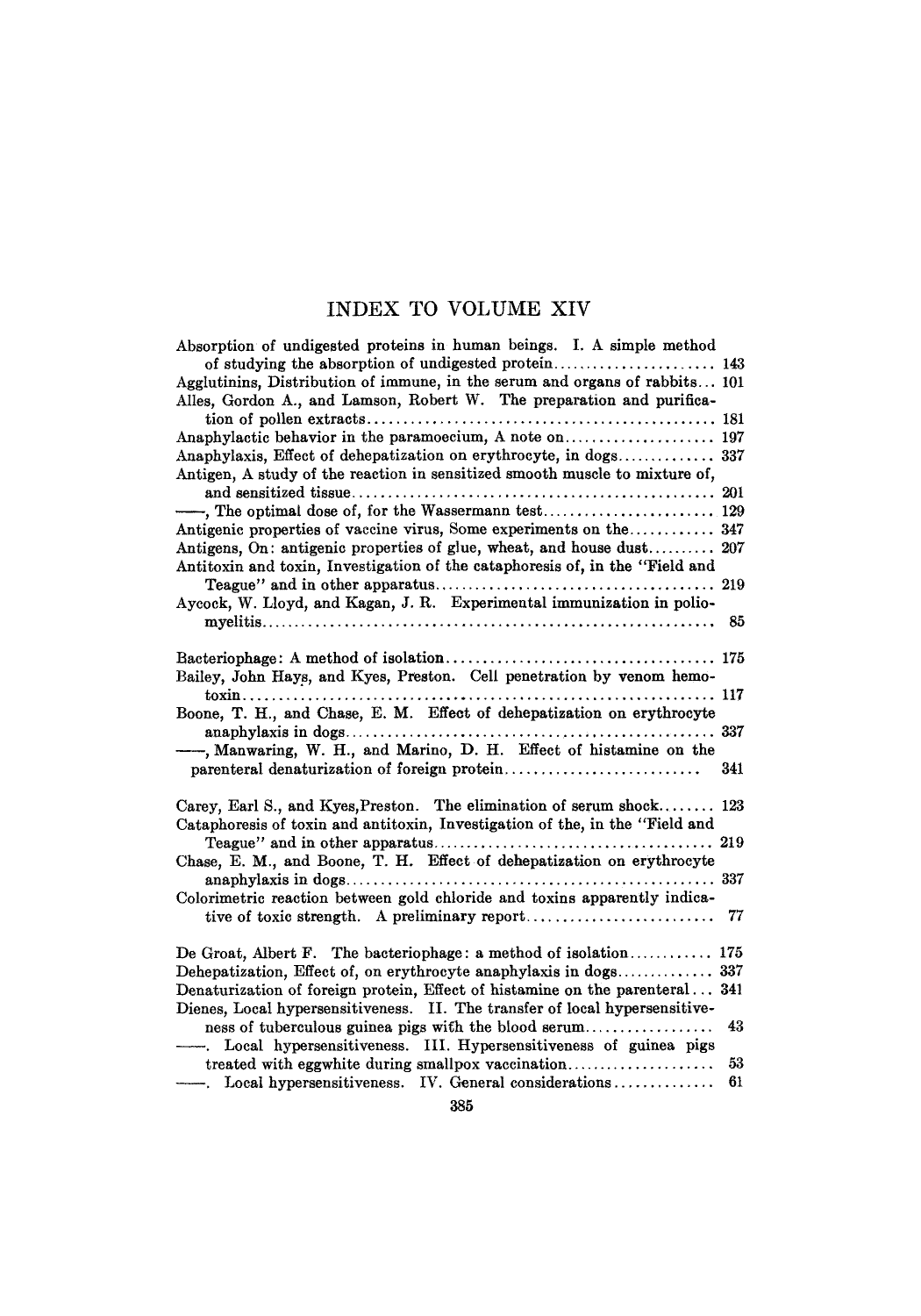| Dienes and Schoenheit, E. W. Local hypersensitiveness. I. Sensitization                                                                            |    |
|----------------------------------------------------------------------------------------------------------------------------------------------------|----|
| of tuberculous guinea pigs with eggwhite and timothy pollen                                                                                        | 9  |
| Diphtheria antitoxin serum of exceptionally high potency, A study of, with a                                                                       |    |
|                                                                                                                                                    |    |
|                                                                                                                                                    |    |
|                                                                                                                                                    |    |
| Erythrocyte anaphylaxis in dogs, Effect of dehepatization on  337                                                                                  |    |
| Falk, I. S., and Hunt, L. W. Some experiments on the antigenic properties,                                                                         |    |
|                                                                                                                                                    |    |
| -, and Maver, Mary E. Investigation of the cataphoresis of toxin and                                                                               |    |
| antitoxin in the "Field and Teague" and in other apparatus 219                                                                                     |    |
| "Field and Teague," Investigation of the cataphoresis of toxin and anti-                                                                           |    |
|                                                                                                                                                    |    |
|                                                                                                                                                    |    |
| Freund, Jules. Distribution of immune agglutinins in the serum and organs                                                                          |    |
|                                                                                                                                                    |    |
|                                                                                                                                                    |    |
| Gibbs, Charles S., and Ken, Chen. The intradermal test for the virulence                                                                           |    |
|                                                                                                                                                    |    |
|                                                                                                                                                    |    |
| Gold chloride, A colorimetric reaction between, and toxins apparently indic-                                                                       |    |
|                                                                                                                                                    | 77 |
| Grant, Agnes H., and Isaacs, M. L. The rapid production of immunity                                                                                |    |
|                                                                                                                                                    |    |
| Gruehl, Helen Lee, Ratner, Bret, and Jackson, Holmes C. Transmission                                                                               |    |
| of protein hypersensitiveness from mother to offspring. I. Critique of                                                                             |    |
|                                                                                                                                                    |    |
| Gruehl, Helen Lee, Ratner, Bret, and Jackson, Holmes C. Transmission of                                                                            |    |
| protein hypersensitiveness from mother to offspring. II. The rôle of                                                                               |    |
|                                                                                                                                                    |    |
| Gruehl, Helen Lee, Ratner, Bret, and Jackson, Holmes C. Transmission of                                                                            |    |
| protein hypersensitiveness from mother to offspring. III. The rôle                                                                                 |    |
|                                                                                                                                                    |    |
| Gruehl, Helen Lee, Ratner, Bret, and Jackson, Holmes C. Transmission of                                                                            |    |
| protein hypersensitiveness from mother to offspring. IV. Passive                                                                                   |    |
|                                                                                                                                                    |    |
| Gruehl, Helen Lee, Ratner, Bret, and Jackson, Holmes C. Transmission of<br>protein hypersensitiveness from mother to offspring. V. Active sensiti- |    |
|                                                                                                                                                    |    |
|                                                                                                                                                    |    |
|                                                                                                                                                    | 81 |
| Hektoen, Ludvig. Observations with the precipitin reaction                                                                                         | 1  |
|                                                                                                                                                    |    |
|                                                                                                                                                    | 81 |
| Histamine, Effect of, on the parenteral denaturization of foreign protein 341                                                                      |    |
| Hooker, Sanford Burton. The optimal dose of antigen for the Wassermann                                                                             |    |
|                                                                                                                                                    |    |
|                                                                                                                                                    |    |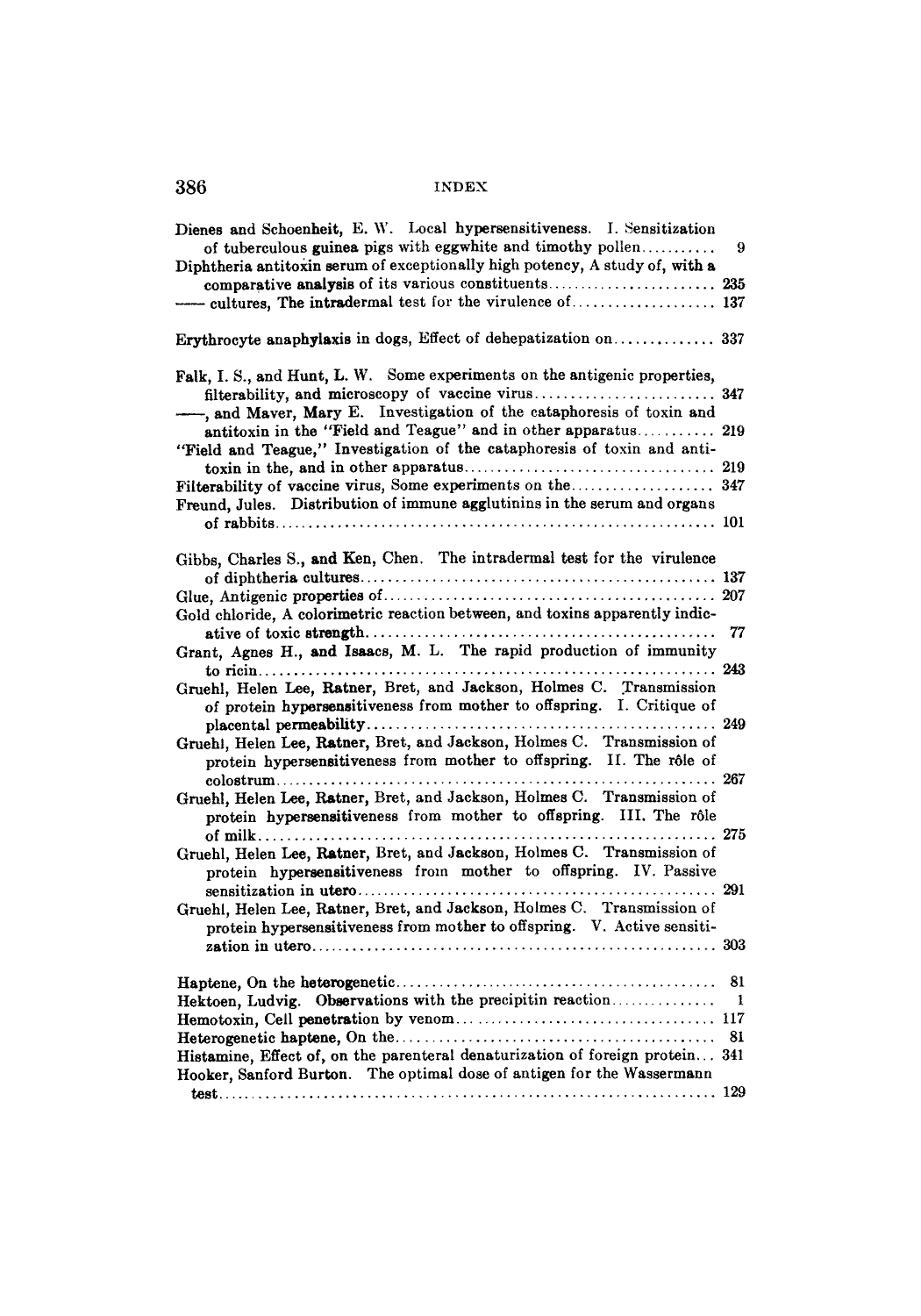| Hunt, L. W., and Falk, I. S. Some experiments on the antigenic properties,     | 207 |
|--------------------------------------------------------------------------------|-----|
| filterability, and microscopy of vaccine virus 347                             |     |
|                                                                                |     |
| Hypersensitiveness. The continuous injection of antigen in sensitized dogs 111 |     |
| -, Local, I. Sensitization of tuberculous guinea pigs with eggwhite and        |     |
|                                                                                | 9   |
| -, Local, II. The transfer of local hypersensitiveness of tuberculous          |     |
|                                                                                | 43  |
| -, Local, III. Hypersensitiveness of guinea pigs treated with eggwhite         |     |
|                                                                                | 53  |
|                                                                                | 61  |
| -, protein, Transmission of, from mother to offspring. I. Critique of          |     |
|                                                                                | 249 |
| -, protein, Transmission of, from mother to offspring. II. The rôle of         |     |
|                                                                                | 267 |
| -, protein, Transmission of, from mother to offspring. III. The rôle of        |     |
|                                                                                |     |
|                                                                                | 275 |
| -, protein, Transmission of, from mother to offspring. IV. Passive             |     |
|                                                                                |     |
| , protein, Transmission of, from mother to offspring. V. Active sensiti-       |     |
|                                                                                |     |
|                                                                                |     |
| Intradermal test for the virulence of diphtheria cultures 137                  |     |
| Isaacs, M. L., and Grant, Agnes H. The rapid production of immunity to         |     |
|                                                                                |     |
| Isohemagglutinins, Observations on irregularities in human 189                 |     |
|                                                                                |     |
| Jackson, Holmes, C., Gruehl, Helen Lee, and Ratner, Bret. Transmission         |     |
| of protein hypersensitiveness from mother to offspring. I. Critique of         |     |
|                                                                                |     |
| Jackson, Holmes, C., Gruehl, Helen Lee, and Ratner, Bret. Transmission         |     |
| of protein hypersensitiveness from mother to offspring. II. The rôle of        |     |
|                                                                                |     |
| Jackson, Holmes, C., Gruehl, Helen Lee, and Ratner, Bret. Transmission         |     |
| of protein hypersensitiveness from mother to offspring. III. The rôle          |     |
|                                                                                |     |
| Jackson, Holmes, C., Gruehl, Helen Lee, and Ratner, Bret. Transmission         |     |
| of protein hypersensitiveness from mother to offspring. IV. Passive            |     |
|                                                                                |     |
| Jackson, Holmes, C., Gruehl, Helen Lee, and Ratner, Bret. Transmission         |     |
| of protein hypersensitiveness from mother to offspring. V. Active              |     |
|                                                                                |     |
|                                                                                |     |
| Kagan, J. R., and Aycock, W. Lloyd. Experimental immunization in               |     |
| .                                                                              | 85  |
| Ken, Chen, and Gibbs, Charles S. The intradermal test for the virulence of     |     |
|                                                                                |     |
|                                                                                |     |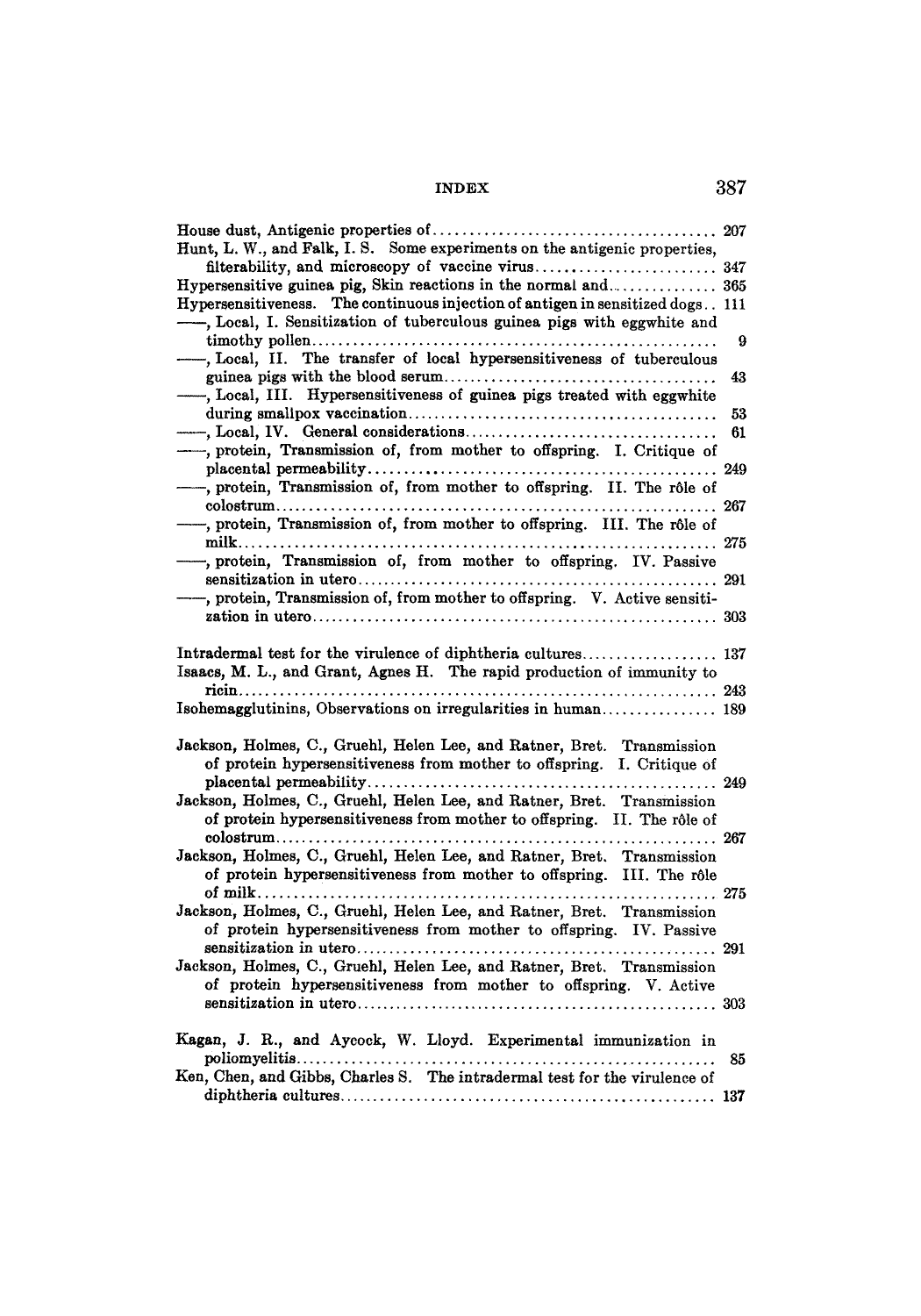| Kirkbride, Mary B., and Murdick, Philip B. A study of diphtheria anti-<br>toxic serum of exceptionally high potency with a comparative analysis     |          |
|-----------------------------------------------------------------------------------------------------------------------------------------------------|----------|
| Krumwiede, Charles, and Mishulow, Lucy. A colorimetric reaction between<br>gold chloride and toxins apparently indicative of toxic strength. A      |          |
| Kyes, Preston, and Bailey, John Hays. Cell penetration by venom hemo-                                                                               | 77       |
| and Carey, Earl S. The elimination of serum shock 123                                                                                               |          |
| Lacy, G. R. Observations on irregularities in human isohemagglutinins 189<br>Lamson, Robert W., and Alles, Gordon A. The preparation and purifica-  |          |
|                                                                                                                                                     |          |
| Lamson, R. W., and Pope, Maxy Alice. Skin reactions in the normal and                                                                               |          |
| Landsteiner, K., and Levene, P. A. On the heterogenetic haptene. Fourth                                                                             |          |
|                                                                                                                                                     | 81       |
| Levene, P. A., and Landsteiner, K. On the heterogenetic haptene. Fourth                                                                             | 81       |
| Local hypersensitiveness. I. Sensitization of tuberculous guinea pigs with                                                                          |          |
|                                                                                                                                                     | 9        |
| - hypersensitiveness. II. The transfer of local hypersensitiveness of                                                                               |          |
| tuberculous guinea pigs with the blood serum                                                                                                        | 43       |
| - hypersensitiveness. III. Hypersensitiveness of guinea pigs treated                                                                                |          |
| - hypersensitiveness. IV. General considerations                                                                                                    | 53<br>61 |
|                                                                                                                                                     |          |
| Manwaring, W. H., Marino, D. H., and Boone, T. H. Effect of histamine                                                                               |          |
| on the parenteral denaturization of foreign protein 341                                                                                             |          |
| Marino, D. H., Boone, T. H., and Manwaring, W. H. Effect of histamine                                                                               |          |
|                                                                                                                                                     |          |
| Maver, Mary E., and Falk, I. S. Investigation of the cataphoresis of toxin                                                                          |          |
| and antitoxin in the "Field and Teague" and in other apparatus 219                                                                                  |          |
| Microscopy of vaccine virus, Some experiments on the 347                                                                                            |          |
| Mishulow, Lucy, and Krumwiede, Charles. A colorimetric reaction between<br>gold chloride and toxins apparently indicative of toxic strength. A pre- |          |
|                                                                                                                                                     | 77       |
| Müller, Ernst Friedrich, and Petersen, William F. The continuous injec-                                                                             |          |
|                                                                                                                                                     |          |
| Murdick, Philip B., and Kirkbride, Mary B. A study of diphtheria anti-                                                                              |          |
| toxic serum of exceptionally high potency with a comparative analysis                                                                               |          |
|                                                                                                                                                     |          |
|                                                                                                                                                     |          |
| Petersen, William F., and Müller, Ernst Friedrich. The continuous injec-                                                                            |          |
|                                                                                                                                                     |          |
| Phagocytic action of type-I pneumococcus serum, The effect of type-I                                                                                |          |
|                                                                                                                                                     |          |
|                                                                                                                                                     |          |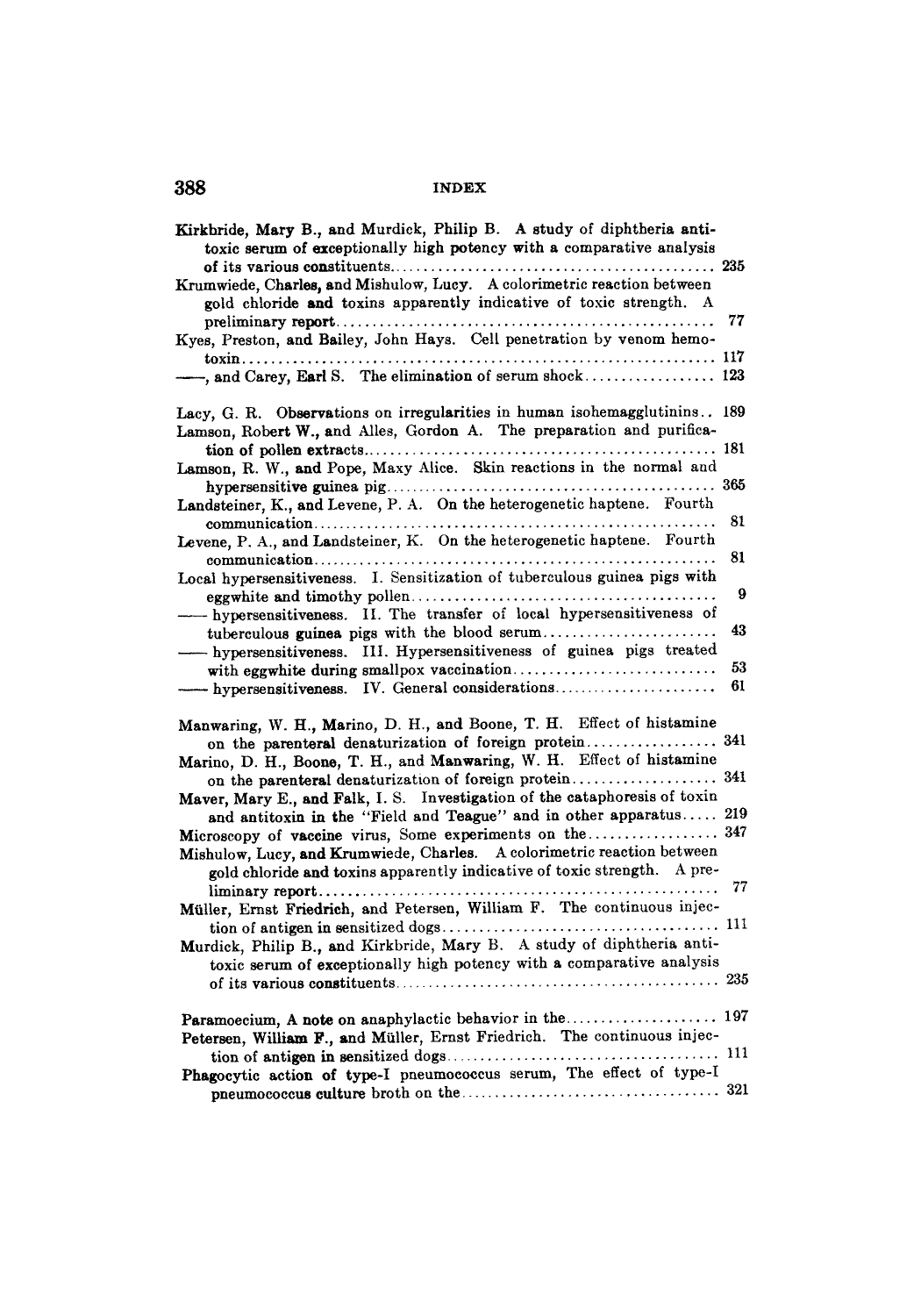| Phagocytic action of type-I pneumococcus serum, Further observations           |     |
|--------------------------------------------------------------------------------|-----|
| on the effect of type-I pneumococcus culture broth on the 329                  |     |
| Pneumococcus culture broth, The effect of type-I, on the phagocytic action     |     |
|                                                                                |     |
| - culture broth, Further observations on the effect of type-I, on the          |     |
|                                                                                |     |
|                                                                                | 85  |
|                                                                                |     |
| Pope, Maxy Alice, and Lamson, R. W. Skin reactions in the normal and           |     |
|                                                                                |     |
|                                                                                | 1   |
| Protein hypersensitiveness, Transmission of, from mother to offspring.         |     |
|                                                                                |     |
| Protein hypersensitiveness, Transmission of, from mother to offspring.         |     |
|                                                                                |     |
| Protein hypersensitiveness, Transmission of, from mother to offspring.         |     |
|                                                                                |     |
| Protein hypersensitiveness, Transmission of, from mother to offspring.         |     |
|                                                                                |     |
|                                                                                |     |
| Protein hypersensitiveness, Transmission of, from mother to offspring.         |     |
|                                                                                |     |
|                                                                                |     |
| Ramsdell, Susan Griffith. A note on anaphylactic behavior in the para-         |     |
|                                                                                |     |
| A study of the reaction in sensitized smooth muscle to mixture of              |     |
|                                                                                |     |
| -, and Walzer, Matthew. On antigens: antigenic properties of glue,             |     |
|                                                                                |     |
| Ratner, Bret, Jackson, Holmes, C., and Gruehl, Helen Lee, Transmission         |     |
| of protein hypersensitiveness from mother to offspring. I. Critique            |     |
|                                                                                |     |
| Ratner, Bret, Jackson, Holmes, C., and Gruehl, Helen Lee. Transmission         |     |
| of protein hypersensitiveness from mother to offspring. II. The rôle of        |     |
|                                                                                |     |
| Ratner, Bret, Jackson, Holmes, C., and Gruehl, Helen Lee. Transmission of      |     |
| protein hypersensitiveness from mother to offspring. III. The rôle of milk 275 |     |
| Ratner, Bret, Jackson, Holmes, C., and Gruehl, Helen Lee. Transmission         |     |
| of protein hypersensitiveness from mother to offspring. IV. Passive            |     |
|                                                                                |     |
| Ratner, Bret, Jackson, Holmes, C., and Gruehl, Helen Lee. Transmission         |     |
| of protein hypersensitiveness from mother to offspring. V. Active sensi-       |     |
|                                                                                |     |
|                                                                                |     |
|                                                                                |     |
| Schoenheit, E. W., and Dienes, L. Local hypersensitiveness. I. Sensitiza-      |     |
| tion of tuberculous guinea pigs with eggwhite and timothy pollen               | 9   |
| Sensitized tissue, A study of the reaction in sensitized smooth muscle to      |     |
|                                                                                | 201 |